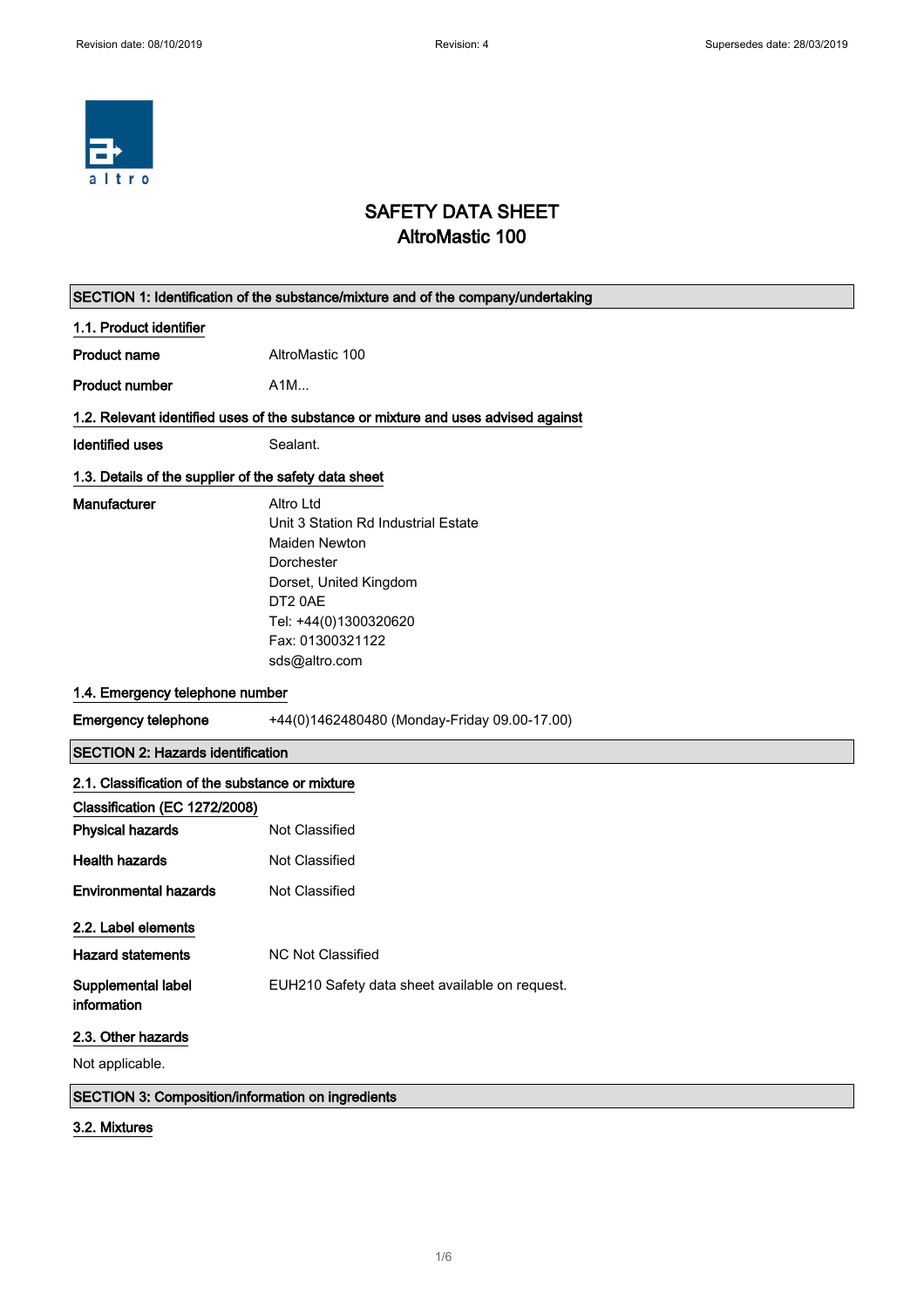$\overline{\phantom{a}}$ 

## AltroMastic 100

| Trimethoxyvinylsilane                                                                | $1 - 5%$                                                                                                                                                          |
|--------------------------------------------------------------------------------------|-------------------------------------------------------------------------------------------------------------------------------------------------------------------|
| CAS number: 2768-02-7                                                                | REACH registration number: 01-<br>2119513215-52-XXXX                                                                                                              |
| Classification<br>Flam. Liq. 3 - H226<br>Acute Tox. 4 - H332<br>Skin Irrit. 2 - H315 |                                                                                                                                                                   |
|                                                                                      | The full text for all hazard statements is displayed in Section 16.                                                                                               |
| <b>SECTION 4: First aid measures</b>                                                 |                                                                                                                                                                   |
| 4.1. Description of first aid measures                                               |                                                                                                                                                                   |
| Inhalation                                                                           | Move affected person to fresh air at once.                                                                                                                        |
| Ingestion                                                                            | Get medical attention immediately.                                                                                                                                |
| <b>Skin contact</b>                                                                  | Remove contamination with soap and water or recognised skin cleansing agent.                                                                                      |
| Eye contact                                                                          | Remove any contact lenses and open eyelids wide apart. Rinse immediately with plenty of<br>water. Get medical attention promptly if symptoms occur after washing. |
|                                                                                      | 4.2. Most important symptoms and effects, both acute and delayed                                                                                                  |
| General information                                                                  | The product is considered to be a low hazard under normal conditions of use.                                                                                      |
|                                                                                      | 4.3. Indication of any immediate medical attention and special treatment needed                                                                                   |
| Notes for the doctor                                                                 | No specific recommendations.                                                                                                                                      |
|                                                                                      |                                                                                                                                                                   |
| <b>SECTION 5: Firefighting measures</b>                                              |                                                                                                                                                                   |
| 5.1. Extinguishing media                                                             |                                                                                                                                                                   |
| Suitable extinguishing media                                                         | Extinguish with alcohol-resistant foam, carbon dioxide, dry powder or water fog.                                                                                  |
| Unsuitable extinguishing<br>media                                                    | Do not use water jet as an extinguisher, as this will spread the fire.                                                                                            |
| 5.2. Special hazards arising from the substance or mixture                           |                                                                                                                                                                   |
| <b>Hazardous combustion</b><br>products                                              | Thermal decomposition or combustion products may include the following substances: Toxic<br>gases or vapours.                                                     |
| 5.3. Advice for firefighters                                                         |                                                                                                                                                                   |
| Special protective equipment<br>for firefighters                                     | Wear positive-pressure self-contained breathing apparatus (SCBA) and appropriate protective<br>clothing.                                                          |
| <b>SECTION 6: Accidental release measures</b>                                        |                                                                                                                                                                   |
|                                                                                      | 6.1. Personal precautions, protective equipment and emergency procedures                                                                                          |
| <b>Personal precautions</b>                                                          | Provide adequate ventilation.                                                                                                                                     |
| 6.2. Environmental precautions                                                       |                                                                                                                                                                   |
| <b>Environmental precautions</b>                                                     | Avoid the spillage or runoff entering drains, sewers or watercourses.                                                                                             |
| 6.3. Methods and material for containment and cleaning up                            |                                                                                                                                                                   |
| Methods for cleaning up                                                              | Contain and absorb spillage with sand, earth or other non-combustible material.                                                                                   |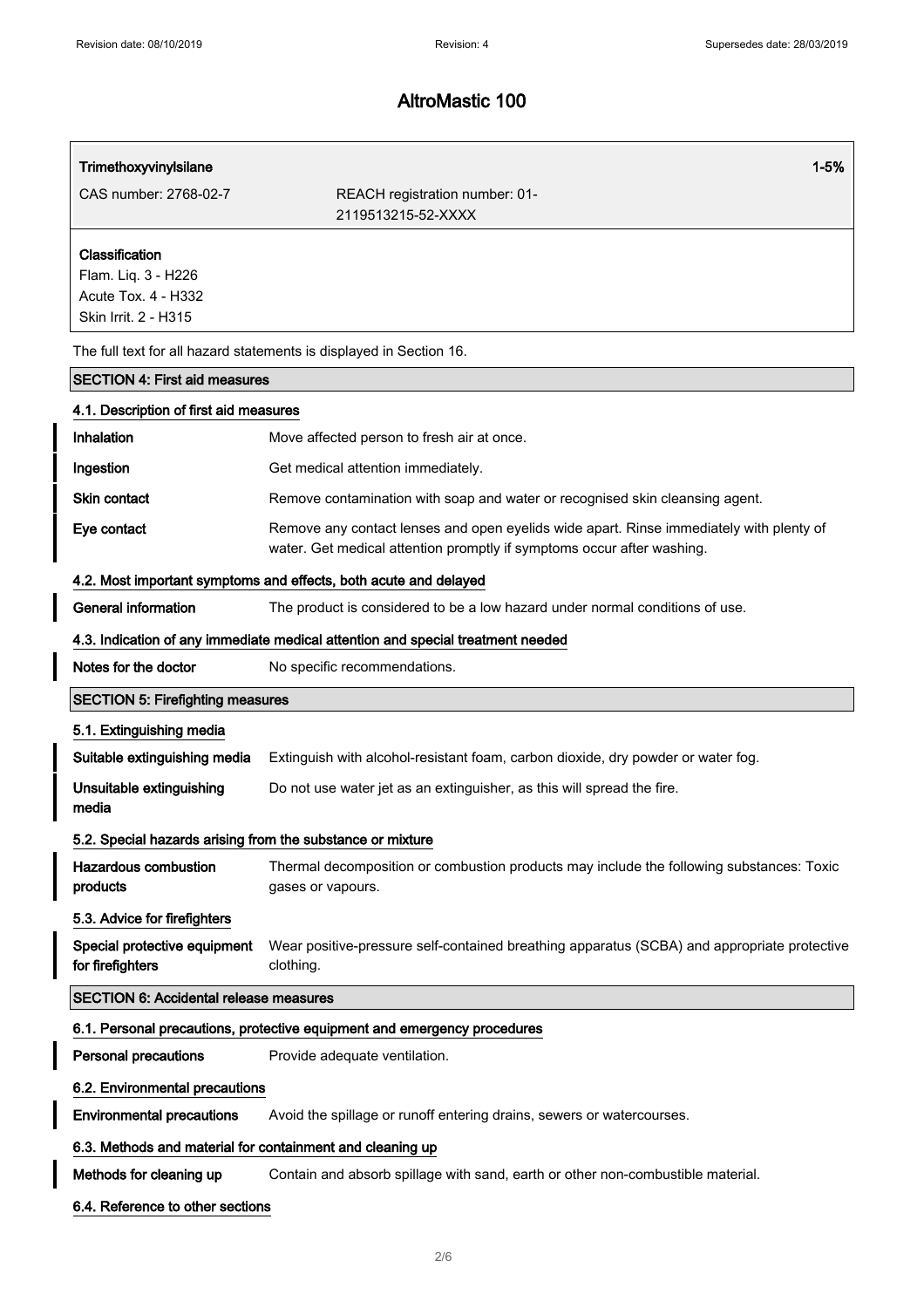$\overline{\phantom{a}}$ 

 $\overline{\phantom{a}}$ 

 $\mathbf l$ 

# AltroMastic 100

| Reference to other sections                                                                                               | For personal protection, see Section 8. See Section 11 for additional information on health<br>hazards. See Section 1 for emergency contact information. |  |
|---------------------------------------------------------------------------------------------------------------------------|----------------------------------------------------------------------------------------------------------------------------------------------------------|--|
| <b>SECTION 7: Handling and storage</b>                                                                                    |                                                                                                                                                          |  |
| 7.1. Precautions for safe handling                                                                                        |                                                                                                                                                          |  |
| <b>Usage precautions</b>                                                                                                  | Wear appropriate clothing to prevent skin contamination. Provide adequate ventilation.                                                                   |  |
|                                                                                                                           | 7.2. Conditions for safe storage, including any incompatibilities                                                                                        |  |
| Storage precautions                                                                                                       | Store at temperatures between 5°C and 25°C. Keep container dry.                                                                                          |  |
| 7.3. Specific end use(s)                                                                                                  |                                                                                                                                                          |  |
| Specific end use(s)                                                                                                       | The identified uses for this product are detailed in Section 1.2.                                                                                        |  |
| <b>SECTION 8: Exposure controls/Personal protection</b>                                                                   |                                                                                                                                                          |  |
| 8.1. Control parameters                                                                                                   |                                                                                                                                                          |  |
| Occupational exposure limits                                                                                              |                                                                                                                                                          |  |
| WEL (Great Britain) Short-term value: 333 mg/m <sup>3</sup> , 250 ppm<br>Long-term value: 266 mg/m <sup>3</sup> , 200 ppm |                                                                                                                                                          |  |
|                                                                                                                           |                                                                                                                                                          |  |
| 8.2. Exposure controls                                                                                                    |                                                                                                                                                          |  |
| Protective equipment                                                                                                      |                                                                                                                                                          |  |
| Eye/face protection                                                                                                       | Eyewear complying with an approved standard should be worn if a risk assessment indicates<br>eye contact is possible.                                    |  |
| Hand protection                                                                                                           | Chemical-resistant, impervious gloves complying with an approved standard should be worn if<br>a risk assessment indicates skin contact is possible.     |  |
| Hygiene measures                                                                                                          | Wash promptly with soap and water if skin becomes contaminated.                                                                                          |  |
| <b>SECTION 9: Physical and chemical properties</b>                                                                        |                                                                                                                                                          |  |
| 9.1. Information on basic physical and chemical properties                                                                |                                                                                                                                                          |  |
| <b>Relative density</b>                                                                                                   | 1.03 @ 20°C                                                                                                                                              |  |
| 9.2. Other information                                                                                                    |                                                                                                                                                          |  |
| Other information                                                                                                         | Not applicable.                                                                                                                                          |  |
| <b>SECTION 10: Stability and reactivity</b>                                                                               |                                                                                                                                                          |  |
| 10.1. Reactivity                                                                                                          |                                                                                                                                                          |  |
| Reactivity                                                                                                                | See the other subsections of this section for further details.                                                                                           |  |
| 10.2. Chemical stability                                                                                                  |                                                                                                                                                          |  |
| <b>Stability</b>                                                                                                          | Stable at normal ambient temperatures and when used as recommended.                                                                                      |  |
| 10.3. Possibility of hazardous reactions                                                                                  |                                                                                                                                                          |  |
| Possibility of hazardous<br>reactions                                                                                     | The following materials may react with the product: Water, moisture. Under normal conditions<br>of storage and use, no hazardous reactions will occur.   |  |
| 10.4. Conditions to avoid                                                                                                 |                                                                                                                                                          |  |
| <b>Conditions to avoid</b>                                                                                                | Avoid heat, flames and other sources of ignition.                                                                                                        |  |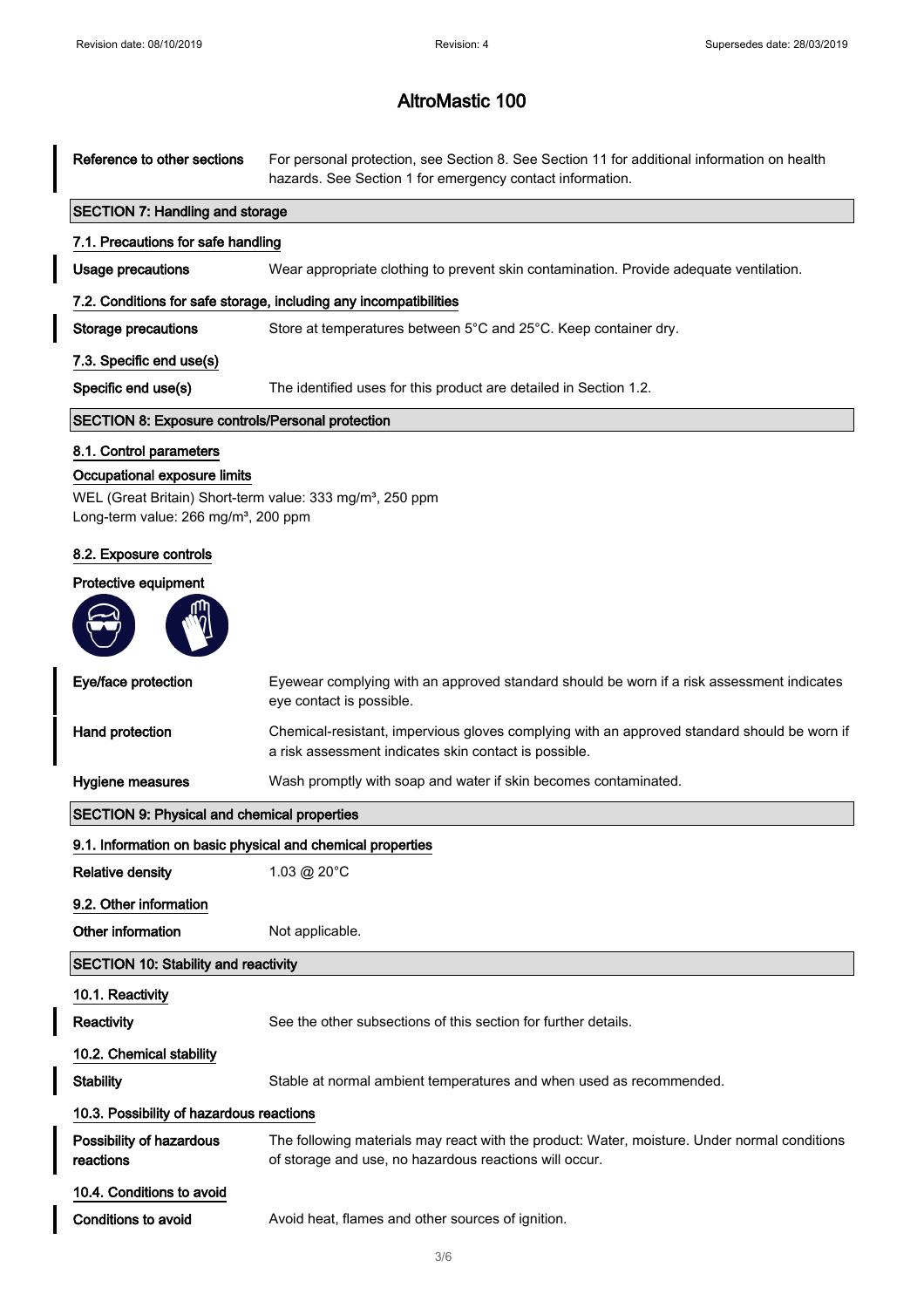I

I

# AltroMastic 100

| 10.5. Incompatible materials                              |                                                                                                        |  |
|-----------------------------------------------------------|--------------------------------------------------------------------------------------------------------|--|
| Materials to avoid                                        | Do not allow contact with water.                                                                       |  |
| 10.6. Hazardous decomposition products                    |                                                                                                        |  |
| Hazardous decomposition<br>products                       | Methanol                                                                                               |  |
| <b>SECTION 11: Toxicological information</b>              |                                                                                                        |  |
| 11.1. Information on toxicological effects                |                                                                                                        |  |
| <b>Toxicological effects</b>                              | Not classified.                                                                                        |  |
| Acute toxicity - inhalation<br>ATE inhalation (gases ppm) | 91,836.73                                                                                              |  |
| ATE inhalation (vapours mg/l)                             | 224.49                                                                                                 |  |
| ATE inhalation (dusts/mists<br>mg/l)                      | 30.61                                                                                                  |  |
| <b>Skin sensitisation</b><br><b>Skin sensitisation</b>    | Based on available data the classification criteria are not met.                                       |  |
| <b>SECTION 12: Ecological information</b>                 |                                                                                                        |  |
| Ecotoxicity                                               | Not known.                                                                                             |  |
| 12.1. Toxicity                                            |                                                                                                        |  |
| <b>Toxicity</b>                                           | Not determined.                                                                                        |  |
| 12.2. Persistence and degradability                       |                                                                                                        |  |
| Persistence and degradability Not readily biodegradable.  |                                                                                                        |  |
| 12.3. Bioaccumulative potential                           |                                                                                                        |  |
| <b>Bioaccumulative potential</b>                          | No information available.                                                                              |  |
| 12.4. Mobility in soil                                    |                                                                                                        |  |
| <b>Mobility</b>                                           | The product hardens to a solid, immobile substance.                                                    |  |
| 12.5. Results of PBT and vPvB assessment                  |                                                                                                        |  |
| Results of PBT and vPvB<br>assessment                     | Not applicable.                                                                                        |  |
| 12.6. Other adverse effects                               |                                                                                                        |  |
| Other adverse effects                                     | No data available.                                                                                     |  |
| <b>SECTION 13: Disposal considerations</b>                |                                                                                                        |  |
| 13.1. Waste treatment methods                             |                                                                                                        |  |
| <b>Disposal methods</b>                                   | Dispose of waste product or used containers in accordance with local regulations                       |  |
| <b>Waste class</b>                                        | The waste code classification is to be carried out according to the European Waste Catalogue<br>(EWC). |  |
| <b>SECTION 14: Transport information</b>                  |                                                                                                        |  |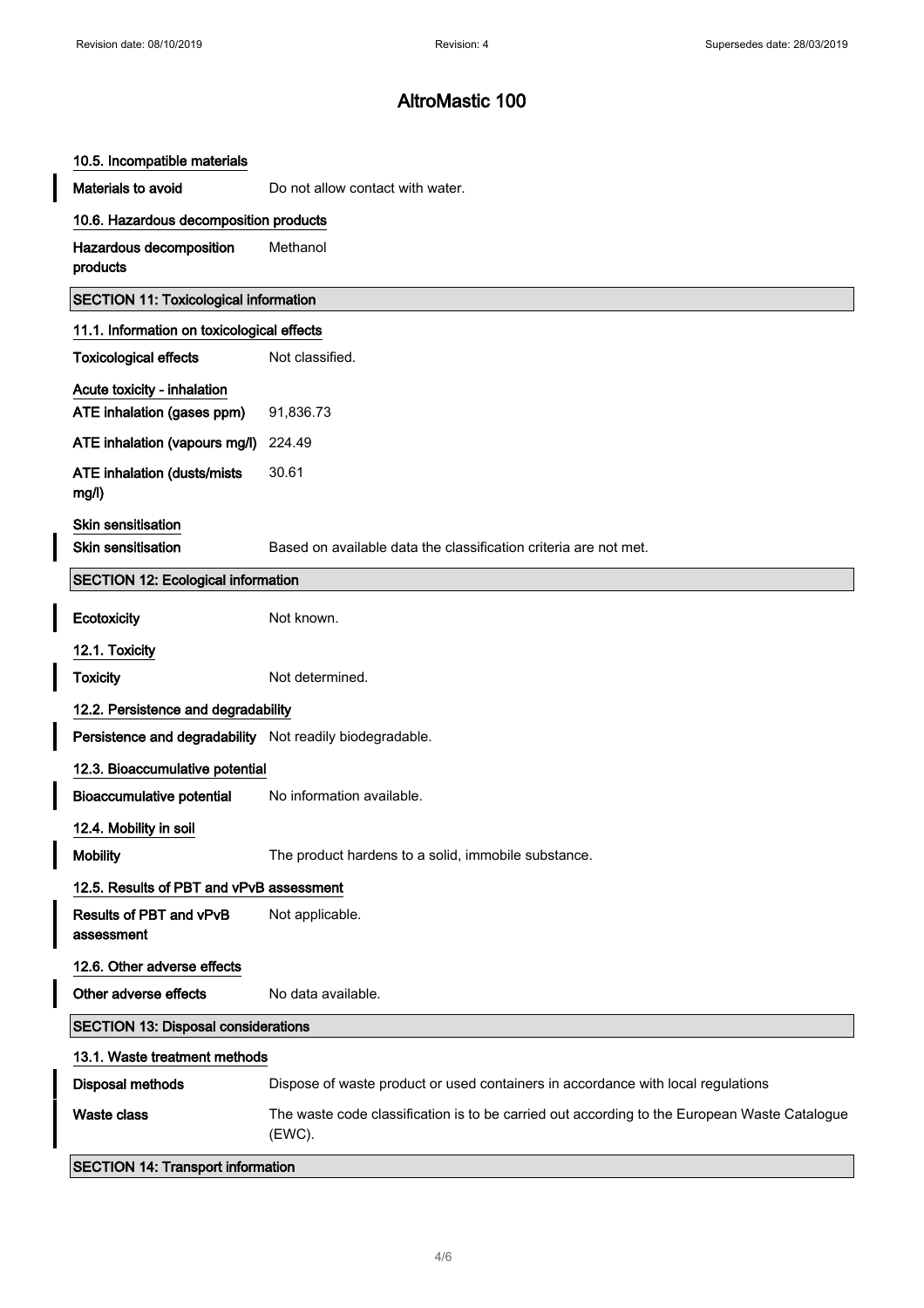## AltroMastic 100

General The product is not covered by international regulations on the transport of dangerous goods (IMDG, IATA, ADR/RID).

#### 14.1. UN number

Not applicable.

#### 14.2. UN proper shipping name

Not applicable.

#### 14.3. Transport hazard class(es)

#### Transport labels

No transport warning sign required.

#### 14.4. Packing group

Not applicable.

### 14.5. Environmental hazards

Environmentally hazardous substance/marine pollutant No.

#### 14.6. Special precautions for user

Not applicable.

#### 14.7. Transport in bulk according to Annex II of MARPOL and the IBC Code

Transport in bulk according to Not applicable. Annex II of MARPOL 73/78 and the IBC Code

#### SECTION 15: Regulatory information

#### 15.1. Safety, health and environmental regulations/legislation specific for the substance or mixture

EU legislation Regulation (EC) No 1272/2008 of the European Parliament and of the Council of 16 December 2008 on classification, labelling and packaging of substances and mixtures (as amended). Regulation (EC) No 1907/2006 of the European Parliament and of the Council of 18 December 2006 concerning the Registration, Evaluation, Authorisation and Restriction of Chemicals (REACH) (as amended).

#### 15.2. Chemical safety assessment

No chemical safety assessment has been carried out.

### SECTION 16: Other information